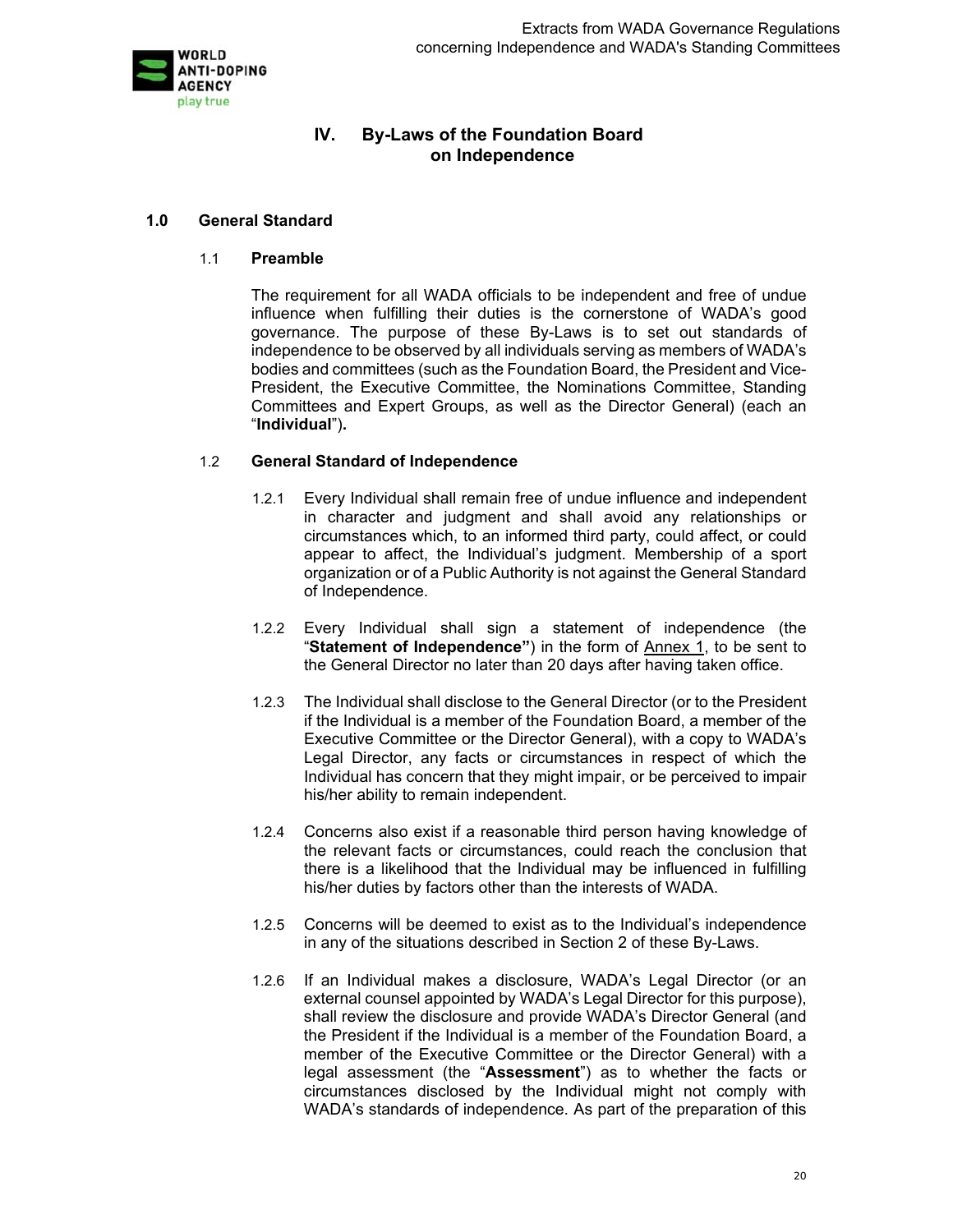

Assessment, WADA's Legal Director (or any external counsel appointed for this purpose) shall be entitled to seek further information and/or clarification from the Individual, and the Individual shall provide his/her full assistance in this regard. The Assessment shall be communicated in writing to the Individual, who may provide oral or written explanations as he/she sees fit. If the Director General (or the President if the Individual is a member of the Foundation Board, a member of the Executive Committee or the Director General) believes that the facts or circumstances disclosed do not comply with WADA's standards of independence, he/she shall inform the Individual accordingly and invite the Individual to take all appropriate measures to remove such possible lack of independence.

### 1.3 **Criteria of Independence**

- 1.3.1 The standard of independence required to be met by an Individual may vary in relation to the different facts and circumstances which may occur and the respective position of the Individual in the WADA organization. These By-Laws provide practical guidance to the Individuals as to the standard of independence to which they will be required to adhere, depending upon their position within WADA, and which situations may impair his/her independence to fulfill his/her duties and may require from him/her a disclosure to WADA as stated in Section 1.2.3 and/or a recusal and /or the resignation of the Individual from his/ her position.
- 1.3.2 The General Standard stated in Section 1.2 of these By-Laws applies to all Individuals.
- 1.3.3 Section 2 of these By-Laws provide the stricter criteria (the "**Stricter Independence Criteria**") which apply to (i) the President and Vice-President of WADA, (ii) the Chair and the members of the Nominations Committee, (iii) the independent members of the Executive Committee, and (iv) the Chair and the independent members of the Compliance Review Committee.

### **2.0 Stricter Independence Criteria**

### 2.1 **Principle**

The Individuals to which the Stricter Independence Criteria apply shall hold no duty or responsibility to, and no office or relationship with, a sport institution or government or public corporation (including corporations funded by a State, but which operate autonomously from the State).

## 2.2 **Stricter Independence Criteria regarding Governments**

The Individuals must not: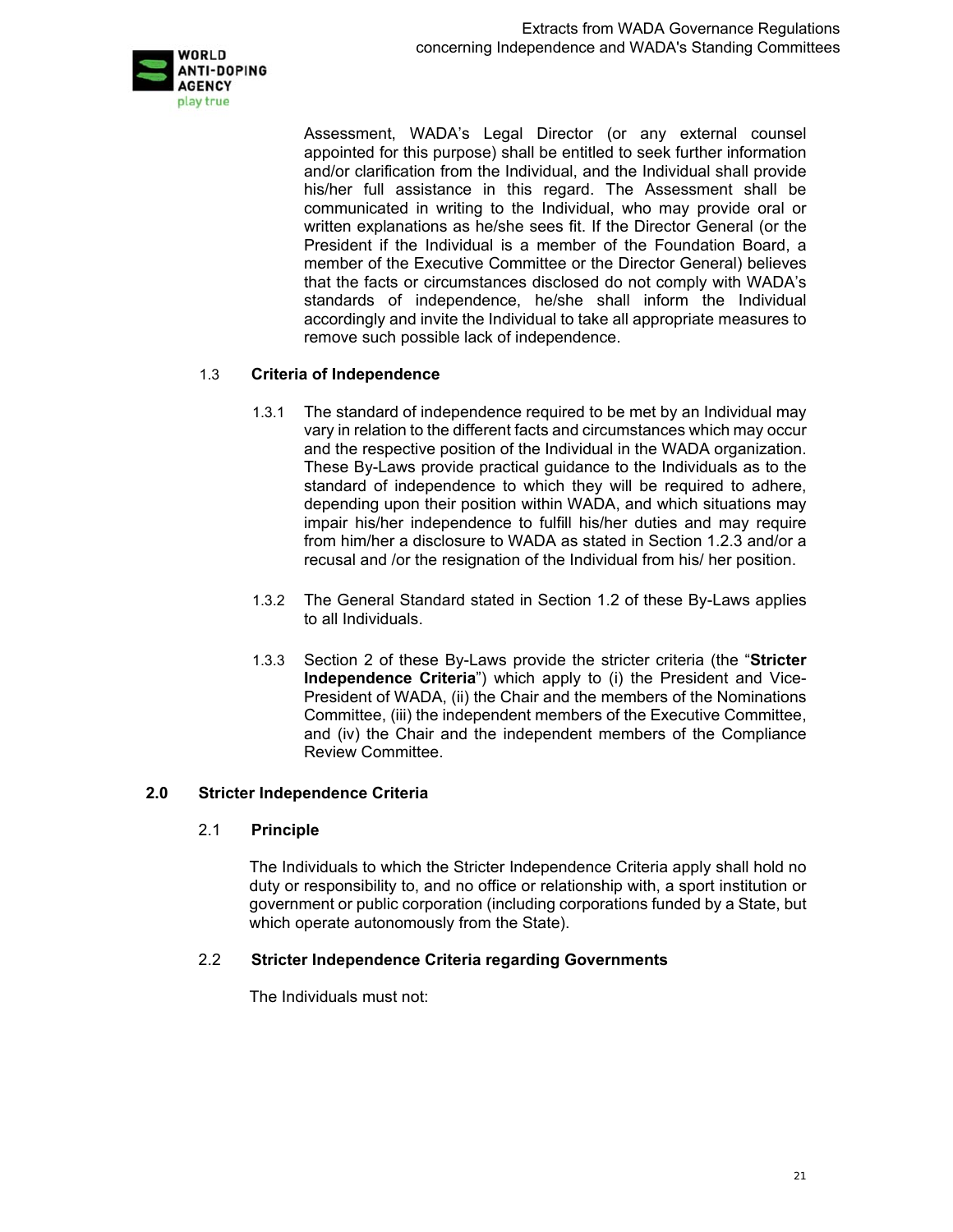

- a) hold any senior position (Head of State/ Cabinet Ministers/Ministers/ Secretary of State/ Deputy Minister/ heads of government departments/Executive Director/Senior Officers of Public corporations);
- b) receive personal benefits (salaries, honoraria etc.) (except for pension or other indemnities paid for their past activity for governments or public corporations) from any government or public corporation for the performance of their duties for WADA;
- c) be directed by any government, political party or public corporation on matters related to WADA and WADA's activities.

### 2.3 **Stricter Independence Criteria regarding Sport Institutions**

The Individuals must not:

- a) serve on the Board of Directors or occupy any elected/appointed position in any sport organization which is a Code Signatory or an Umbrella organization overseeing Code Signatories;
- b) hold senior position or position of authority (whether paid or unpaid) in any sport organization which is a Code Signatory or an Umbrella organization overseeing Code Signatories. Membership on athletes' commissions is not against the principle of independence;
- c) receive personal benefits (salaries, honoraria etc.) (except for pension or other indemnities paid for their past activity for international or national sport organizations) from any sport organization which is a Code Signatory or an Umbrella organization overseeing Code Signatories for the performance of their duties for WADA;
- d) be directed by any sport organization which is a Code Signatory or an Umbrella organization overseeing Code Signatories.

### **3.0 Breach of Independence**

#### 3.1 **Information**

Unless disclosed by the Individual in accordance with the process set out in Section 1.2.3 above, any information regarding a possible breach of independence of an Individual may be filed with the Director General. WADA's Legal Director (or any external counsel appointed by WADA's Legal Director for this purpose), shall provide the Director General (or the President if the Individual is a member of the Foundation Board, a member of the Executive Committee or the Director General) with an Assessment as to whether the facts or circumstances described in the information may constitute a breach of independence of the Individual.

### 3.2 **Proceeding**

3.2.1 If the Director General (or the President if the Individual is a member of the Foundation Board, a member of the Executive Committee or the Director General) believes that the facts or circumstances constitute a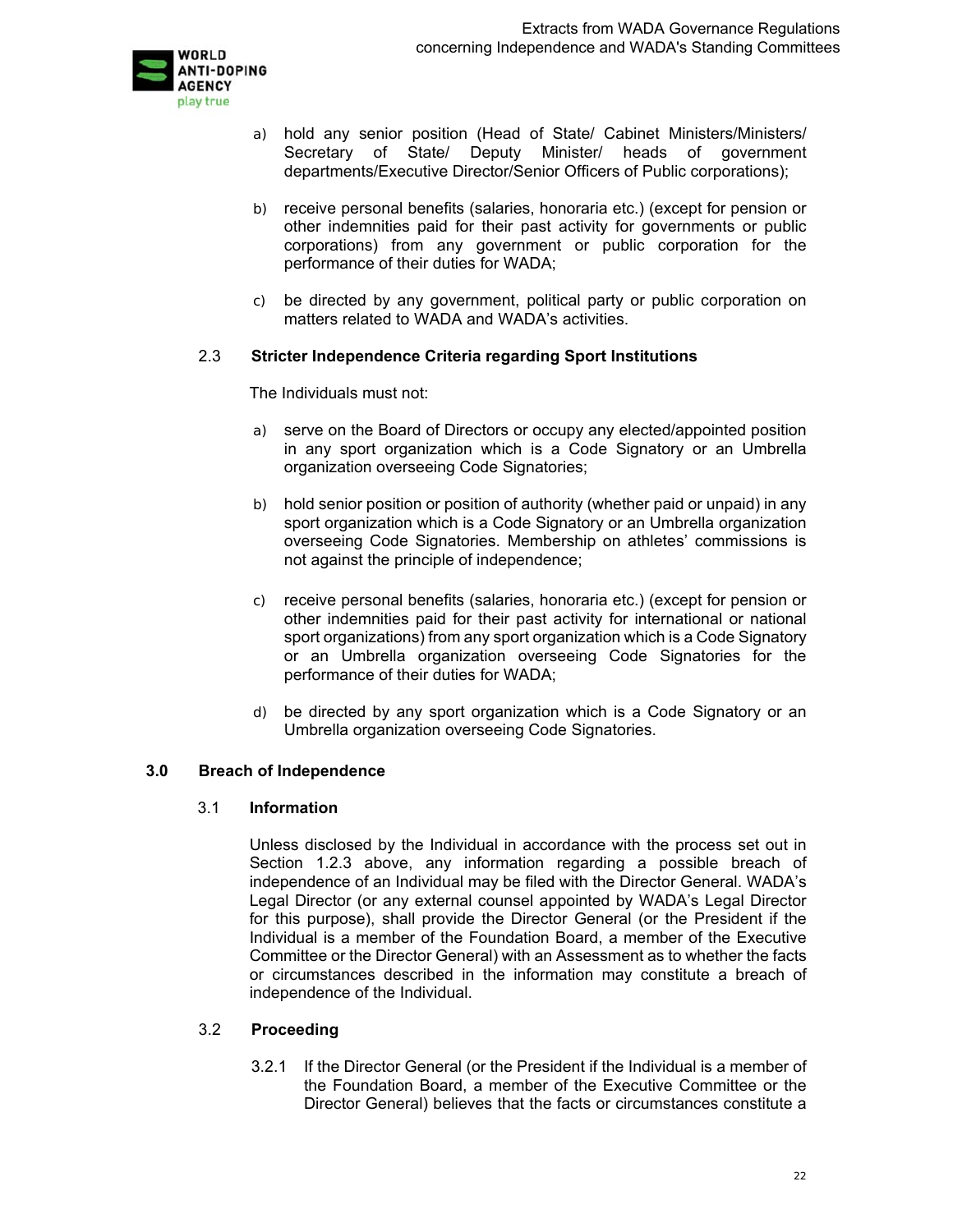

possible breach of independence, he/she shall inform the Individual accordingly. The Individual shall have access to the information gathered and shall be given the opportunity to be heard, either orally or in writing, by the Director General (or the President if the Individual is a member of the Foundation Board, a member of the Executive Committee or the Director General).

3.2.2 The President may then decide to refer the case to the Foundation Board with respect to any member of the Foundation Board or to the Executive Committee with respect to any other Individual.

> The Foundation Board (with respect to members of the Foundation Board) and the Executive Committee (with respect to any other Individual) shall handle the case and may ask the Director General and/or the Legal Director to collect the available information related to the breach.

> > **\*\*\***